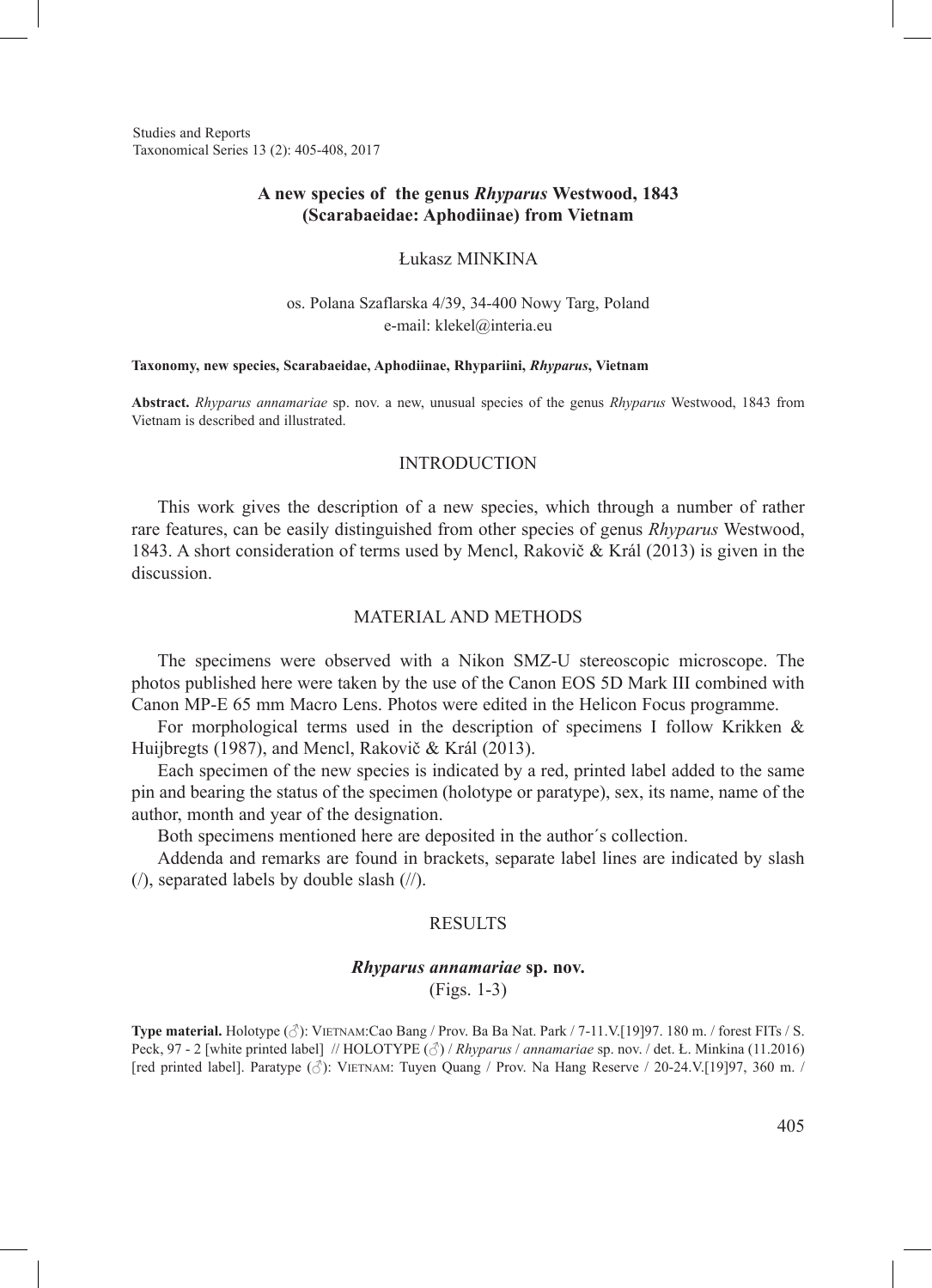rainforest FITs / S. Peck, 97-13 [white printed label] // PARATYPE (♂) / *Rhyparus* / *annamariae* sp. nov. / det. Ł. Minkina (11.2016) [red printed label].

**Description of holotype**  $(\text{A})$ **.** Dorsum (Fig. 1). Total body length 3.3 mm. Body elongate, moderately convex, rather flattened, castaneous, moderately shiny.

Head dull with shining longitudinal ridges. Clypeus with upturned tooth on each side of anterior emargination, with sides sinuate before rounded, produced genae. Clypeal convexity at base with a quite deep groove, in the middle with a pair of ridges. Frons with four, weekly developed, low, wide ridges. Head with small punctures on disc and near edges, and with moderately large punctures on frons; all punctures equipped with rather small macrosetae.

Pronotum subquadrate, with two rounded teeth on each side, shiny, with six longitudinal ridges; middle and lateral pair of ridges weekly developed, low, wide, slightly higher near base and anterior margin of pronotum, on the whole surface covered by punctures. Deep fossae present in anterior part on each side of second and third furrows, and here interrupting ridges of second pair. Additional fossae present on each side in fourth furrows, in their anterior part. Base of pronotum with deep groove interrupted by ridges. Punctures of pronotum large, densely and rather regularly spaced, only in anterior part are there visible small punctures; all equipped with small macrosetae. A few of the punctures in middle furrow are fused.

Scutellum small, clearly acute triangle.

Elytra elongate, very slightly ovoid, widest near middle of length. Each elytron with five shining, distinctly elevated costae, and five dull, flat intervals. Juxtasutural costae with one row of setigerous punctures, rest of costae with two rows of setigerous punctures. Second costae transformed at apex into large postdiscal bulb. Third costae transformed at apex into small middle bulb. Fifth costae transformed at apex into large, rounded when visible from above, and from side caudal bulb. First, second and fourth intervals with three rows of punctures; middle row with smaller and setigerous punctures. Third intervals with five rows of punctures near base; middle row of punctures disappears near middle of elytra; second and fourth rows with smaller, setigerous punctures. Fifth interval with one row of punctures; punctures here becoming larger towards apex; at apex punctures enormous in comparison with others. Deeply depressed preapical area (caudal trichome *sensu* Krikken & Huijbregts (1997)) is delimited by: apex of costae on the top, first and second costae on sides, and caudal bulb on base.

Protibiae with nearly straight inner margin up to large inner apical tooth, which is bent inward and down; distinctly bidentate on outer margin. Meso- and metatibiae nearly straight at outer margin, with two rows of small macrosetae, on inner margins lightly convex, at apex with inwardly bent tooth, here fimbriate with short, equal in length spinules. Basal metatarsomere slightly longer than next three combined. Claws short, small, arcuate. Femora regularly, densely punctured. Posterior margin of mesofemora without any tooth. Posterior margin of metafemora very slightly birounded, but this very weak convexity cannot be regarded as a tooth.

### Macropterous.

Venter shiny. Pygidium not visible from above, nearly triangular, with deep, rather irregular cavity nearby base; with large, regularly and densely spaced setigerous punctures. Abdominal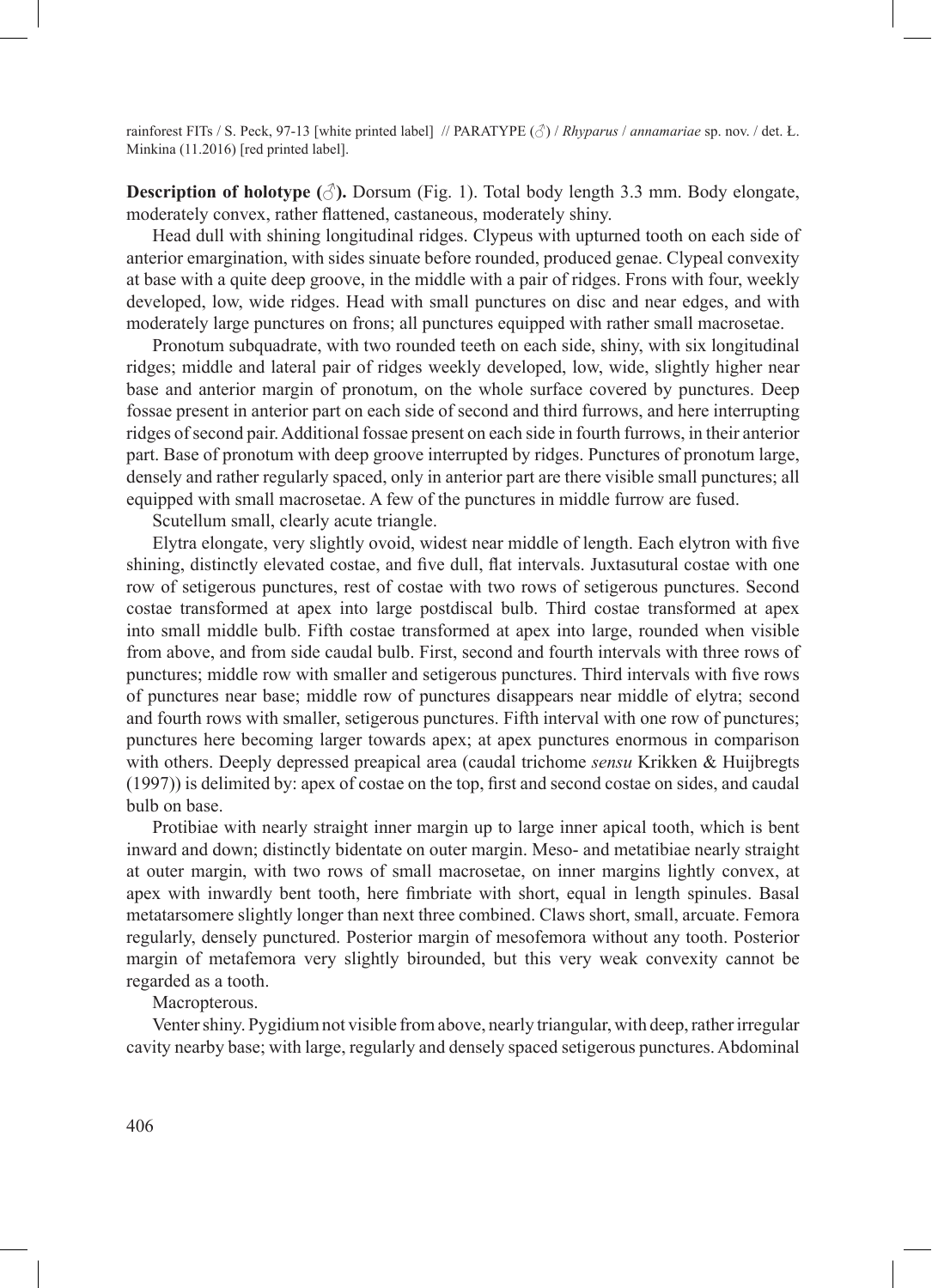ventrites with small very deep, setigerous punctures; punctures become shallower and larger on anal ventrite. Meso-metaventral plate rather flattened, with very deep longitudinal line in the middle, with irregularly sized, dense setigerous punctation. Posterosternal apophysis large, star-like, with slightly elongate lower spike. Preprosternal apophysis large, elongate, rounded on apex, with longitudinal groove in the middle.

Aedeagus (Fig. 3) with parameres much shorter than their basis, distinctly rounded, with apex of paramere acute when observed from side, and rounded when observed from above. Apex of paramere with two distinct, thin macrosetae.

### **Sexual dimorphism.** Female unknown.

**Variability.** Total body length 3.3-3.4 mm. Size of punctures of pronotum is slightly variable. Amount of fused punctures in middle furrow of pronotum is variable.

# **Distribution.** Vietnam.

**Name derivation.** Name of new species is dedicated to daughter of my friend Adam Byk - Anna Maria Bischoff-Byk.

### DISCUSSION

The new species presented in the present work can be easily distinguished from all other known *Rhyparus* species by a combination of the following features: total body length less than 4.0 mm (there are few similar species), colour of body castaneous (few similar species), middle and lateral pair of pronotal ridges weekly developed, low, wide, slightly higher near base and anterior margin of pronotum (there are no similar species; all known